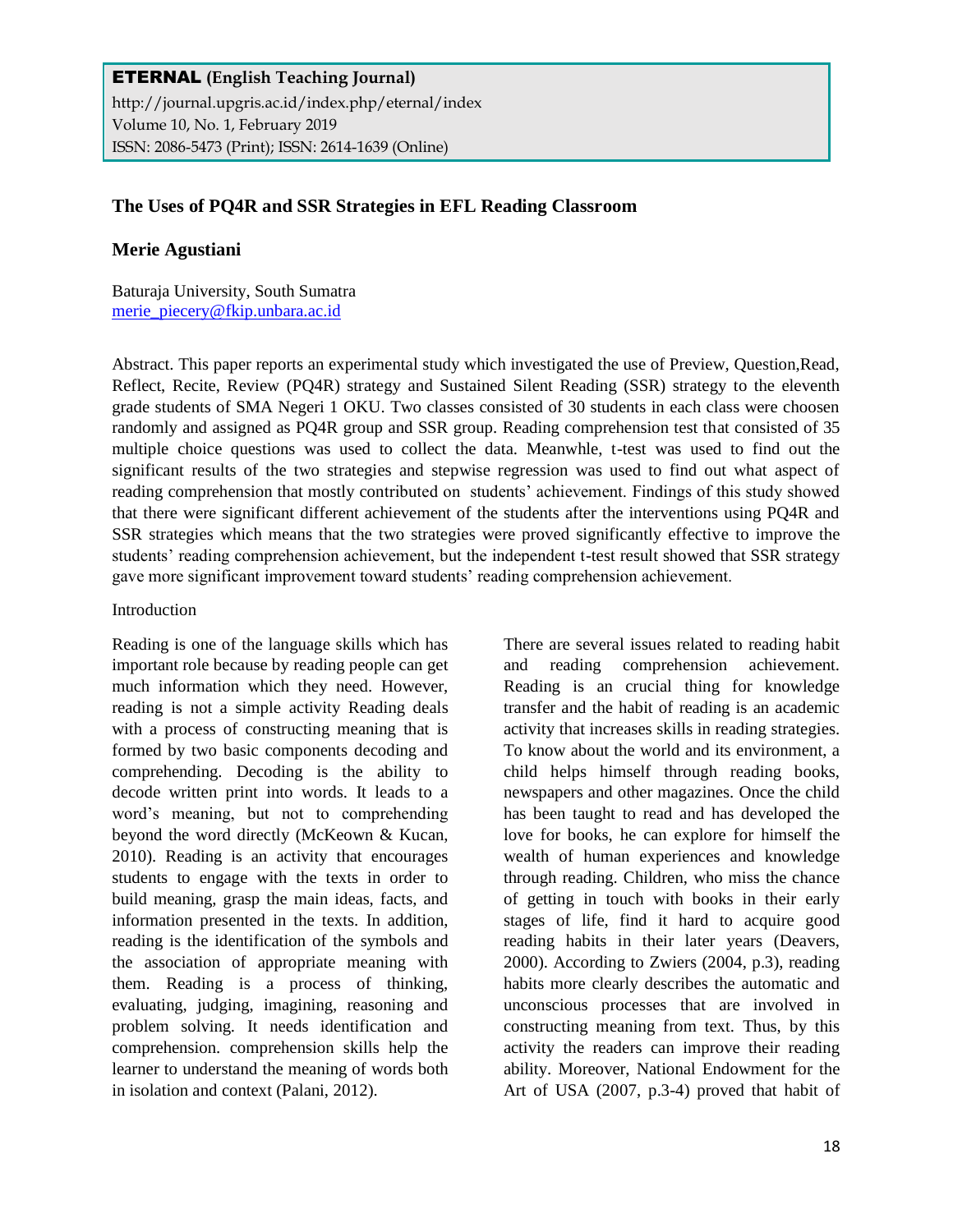daily reading, for instance, overwhelmingly correlates with better reading skills and higher academic achievement. Indonesian students show poor performance of reading internationally (PIRLS, 2011; PISA, 2012). Meanwhile, in the context of Indonesian EFL teaching, especially in South Sumatera province, students also showed dissatisfied result of reading. The study conducted by Diem in 2011 which investigated 200 fifth graders in Palembang found that the average of mean score of English reading was 51.18, suggesting that the reading achievement of students in Palembang is poor. Furthermore, Diem (2011) also found that the mean score of students' reading habit was 65.34 which also means that the reading habit of students in Palembang is in average level. Another study conducted by Diem (2012) which investigated 306 students from 36 schools in South Sumatera aimed to see the influence of school libraries on students' reading achievement showed that most of the students were still in the low and mediocre categories, suggesting that the students' reading habit and reading achievement need improvement. Diem's finding in 2012 was similar to what she found in 2011; based on the KKM (Kriteria Ketuntasan Minimal) both studies showed that the students' reading achievement and reading habit were still under the minimum score for the KKM, which was 75.

It can be seen from many research findings above that reading is a complex proxess. Reading is concerned with the recognition of the printed symbols that represent speech and to respond emotionally or otherwise to their sounds and meaning. But, at this level, we must establish the fact that reading is more involving; much more than the recognition of words. Reading is similar to driving in the brain, from processing pages

and pages of text, develop a variety of strategies and connections that facilitate efficient comprehension (Akabuike & Asika, 2012).

These strategies and connection are the habit which is clearly describes as the automatic and unconsious processes that are involved in constructing meaning from text. The reading strategies, however, cannot be taught in isolation. According to Kiewra (2002, p.21), "students can learn how to learn when they are taught strategies in the context of subject matter. Instructors can teach the students how to learn by embedding strategy instruction within their content courses". A great number of study skills and learning strategies have been identified for use. Cognitive and metacognitive strategies are proven strategies for deep understanding and reconstructive learning.

Harley (2001) mentions that one of the best known methods for study is PQ4R method. The PQ4R study technique was firstly designed by Thomas and Robinson in 1941. The PQ4R stands for Preview (P), Question (Q), Read (R), Reflect (R), Recite (R), and Review (R) that helps students to understand and remember what they have read (Slavin, 2008, p. 256). In addition, Sanacore (2000, p. 3) explains that PQ4R method should help the student comprehend better, concentrate better, and retain better. A research conducted by Hansclocky (cited in Sulhan, 2007, p. 69), obtained that the systematic use of PQ4R could help students to know, understand, apply, analyze, and evaluate what they have read. Logsdon (2007) also obtained that PQ4R could improve the student's understanding of text and recalling of facts by as much as 70%. PQ4R Strategy is a teaching learning concept which help teachers relate their teaching materials to be presented with their pupil's real learning, so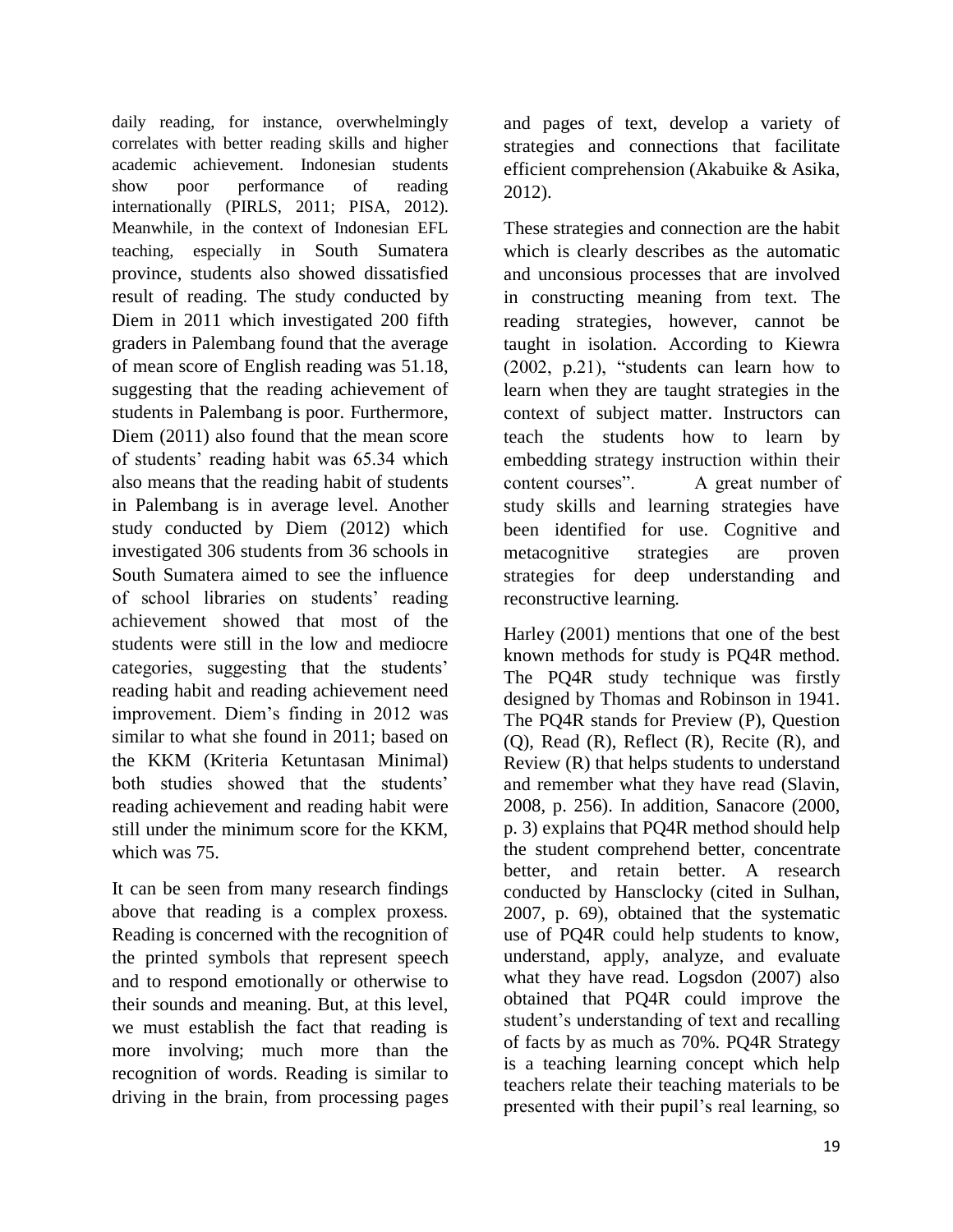it can improve the comprehension of a subject matter. PQ4R Strategy represents one part of elaborated strategy. This strategy is used to assist students remember what they read, and to help teaching learning process in the classroom by reading book or text.

Besides, Sustained Silent Reading (SSR) is also another choice for teaching reading comprehension to the students. This strategy was firtly introduced by Lyman C. Hunt, Jr. in 1961. Silent Sustained Reading (SSR), a form of school-based recreational reading or free voluntary reading, where students read silently during a designated time period every day in school, has been shown to empower and motivate students to become a stronger reader (Krashen, 2011 in Noland, 2014). In addition, Sullivan (2010) elaborates that SSR provided opportunities for students to practice the reading skills they have learned through explicit instruction, thus leading to proficiency. As students gain reading proficiency, their confidence in their abilities increases. Students are unique individuals with different interests. Therefore, when teachers allow students to choose books, there is a greater chance that all students' interests will be met compared to when a teacher assigning a specific text. Thus, students will enjoy reading more. Educators teaching mandated reading curriculum are encouraged to think about incorporating student choice into their reading program not only to help increase students' reading attitudes, but to increase overall reading abilities (Rosseou,2012).

On the basis of the explanation above, this In analyzing the data, t-test was used to see the significant diferences of reading comprehension achievement among the groups and for further infomation of the results of this study, stepwise regression was

used to see what aspects of reading comprehension which mostly contributed the students' achievement of reading comprehension.

study was aimed at investigating the effects of PQ4R strategy dan SSR strategy on students' reading comprehension achievement of the Eleventh Graders of SMAN 1 OKU, Baturaja, South Sumatera.

## **Method**

This study was an experimental study. Creswell (2012, p. 295) explains that an experiment is used when a researcher want to establish possible cause and effect between independent and dependent variables. This means that researcher attempt to control all variables that influence the outcome except for the independent variable. In this study, PQ4R strategy and SSR strategy were the independent variables. Meanwhile, the students' reading comprehension achievement was the dependent one.

The participants of this study was the eleventh graders of SMAN 1 OKU which were choosen randomly and equally assigned into two groups. The first group was taught using USSR strategy (30 students) and the second group was taught using PQ4R strategy (30 students).

Furthermore, reading comprehension test that consisted 35 valid and reliable (the result of cronbach alpha was 0.84) questions with different kind texts was used to obtain the data. The questions constructed through six categories that measure students' comprehension. Those categories are about main idea (MI), detail (D), sequence (Seq.), inference (Inf.), cause-effect (C/E), vocabulary (Voc.), and study skills (SS). Beside measuring the validity and reliability of the test, the difficulty level and descrimination index of test items were also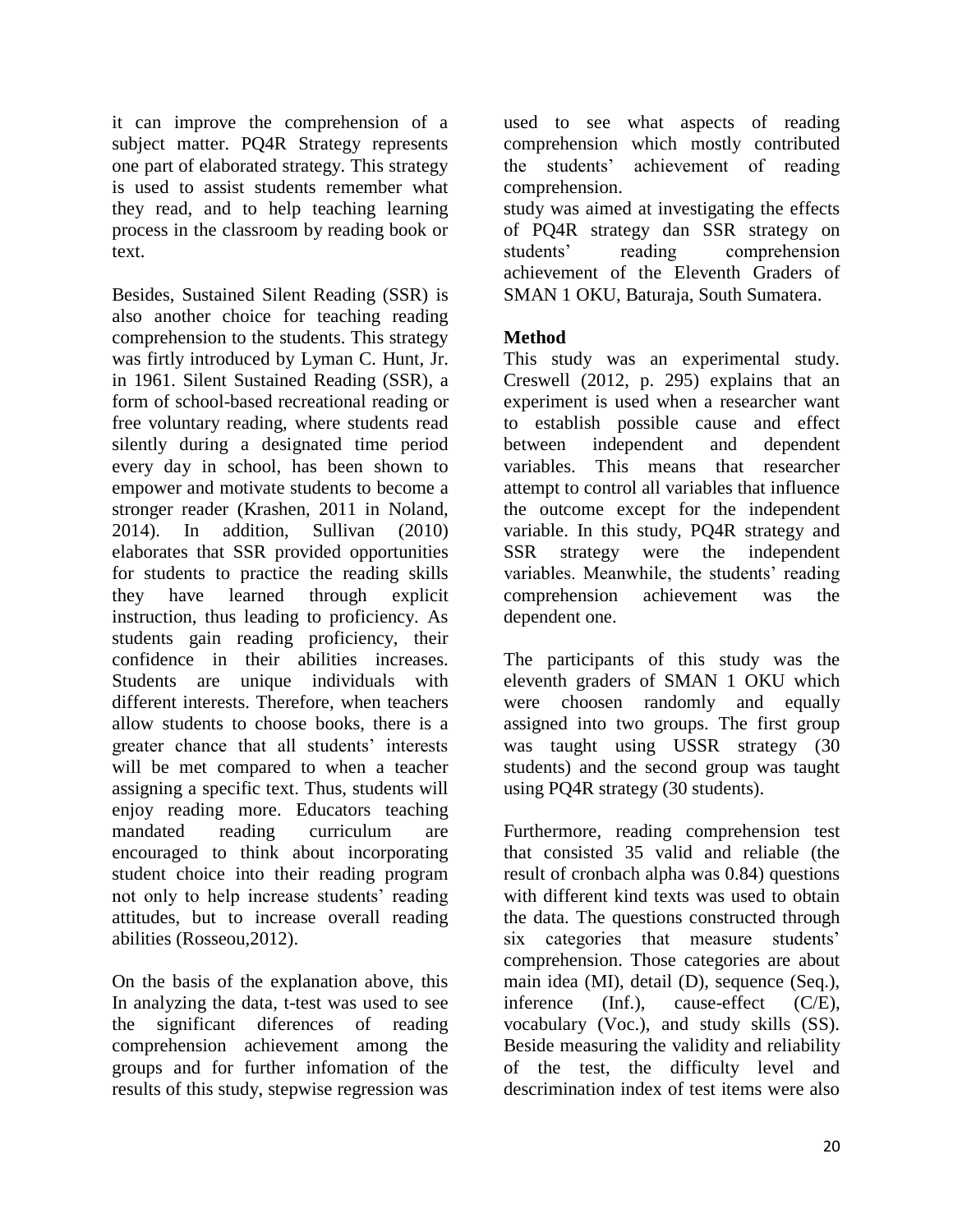analyzed. It was obtained that 82,2 % of the test items was in moderate level and 76,8% of the test items was in good category of descrimination index.

In analyzing the data, t-test was used to see the significant diferences of reading comprehension achievement among the groups and for further infomation of the results of this study, stepwise regression was used to see what aspects of reading comprehension which mostly contributed the students' achievement of reading comprehension. 3.

## Finding And Discussion

After the intervensions using SSR and PQ4R Strategies had beed completed, it was found that the reading comprehension achievements of the students were in average level, with the mean of 71.99. See Table 1.

| Interval      | category     |                    | Pretest                  |                   | <b>Posttest</b> |            |        |  |
|---------------|--------------|--------------------|--------------------------|-------------------|-----------------|------------|--------|--|
|               |              | frequency          | percentage               | mean              | frequency       | percentage | mean   |  |
| $86 -$<br>100 | excellent    |                    | $\overline{\phantom{a}}$ | ÷.                | 10              | 16,67%     | 92.30  |  |
| $71 - 85$     | Good         | $\mathbf{\hat{s}}$ | 13.33%                   | 72,13             | 34              | 56.67%     | 77,59  |  |
| $56 - 70$     | Average      | 33                 | 55,00%                   | 61.64             | 13              | 21,67%     | 64,08  |  |
| $41 - 55$     | Poor         | 19                 | 31.67%                   | 50.00             |                 | 5.00%      | 54,00  |  |
| <40           | very<br>poor | ĉ.                 | ÷                        | ٠<br>۰.<br>$\sim$ |                 |            | $\sim$ |  |
| TOTAL         |              | 60                 | 100%                     | 61.25             | 60              | 100%       | 71.99  |  |

As shown in table 1, most of the students (55%) in the pretest were in average category. The rest of the students were in poor category (31.67%) and good category (13.33%). After the interventions using SSR and PQ4R strategies, although there were three students (5%) were still in the poor category, the rest of the students could reach the average  $(21.7\%)$ , good  $(60\%)$ , and excellent (13.3%) categories.

Furthermore, *there were significant difference in students' reading comprehension achievement both in SSR group and PQ4R group.* It could be obtained

from the result of paired sample t-test that the mean difference of pretest and posttest score in PQ4R group was 10.95, the tobtained was 4.662 with df 29 ( $\Sigma$ Ttable = 1.699), and the significance value was  $0.000 \leq 0.05$ ). This result was in line with Wahono's study (2014) which found that PQ4R strategy gave positive contribution on the students" reading comprehension especially for finding main idea, specific information, and inference. Meanwhile, In SSR group the mean difference of pretest and posttest score was 22.00, tobtained was 6.909 with df 29  $($ >Ttable = 1.699), and the significance value was  $0.000 \leq 0.05$ ). This significant result strenghtened Dowd's study (1985, in Mabry, 2005) that reviewed research on SSR and concluded that SSR has a positive effect on reading comprehension and reading attitudes at all grade levels.

In addition, when comparing the reading comprehension achivement between the groups, it was obtained that *there was significant difference in students' reading comprehension achievement between students in SSR group and PQ4R group.* The result showed that the mean difference of posttest scores between SSR group and PQ4R group was 10.66, the tobtained was 4.662 with df 29 ( $>$  t<sub>table</sub> = 1.699), and the  $\rho$ values was  $0.000 \leq 0.05$ ). Table 2 shows the summary statistics of mean difference, the value of t-obtained and Significant Results.

## **Table 2**

**Result of Paired and Independent Samples ttest of each Variable and the Aspects**

| <b>ASPE</b><br>CT | Present.      |                                     | Post-test    |               | <b>BUASE</b><br><b>difference</b><br>a pee | 8112<br>difference                 | T-Value<br>and sig<br>bernnes        | T-Value<br>દમાં બે                                      | T-Value<br>and sig                |
|-------------------|---------------|-------------------------------------|--------------|---------------|--------------------------------------------|------------------------------------|--------------------------------------|---------------------------------------------------------|-----------------------------------|
|                   | Mass<br>POIR) | Misan<br>(55K)<br><b>CONTRACTOR</b> | Mean<br>PO-R | Maan<br>(SSR) | and past<br>m<br>POGE<br>nithin            | pes and<br>pour tant<br>SSR within | pre and<br>peither<br>PQ4R<br>nishin | lefitekk<br>pre aut<br><b>GALES</b><br><b>SH</b> within | Pester<br>berguss<br>POIR A<br>外科 |
| Readin<br>g Tetal | 绕针            | $-99,14$                            | 简略           | 81,14         | $-11$<br>mai.                              | 12,00                              | 4,862<br>m                           | 6,909<br>,000                                           | 4,662<br>,000                     |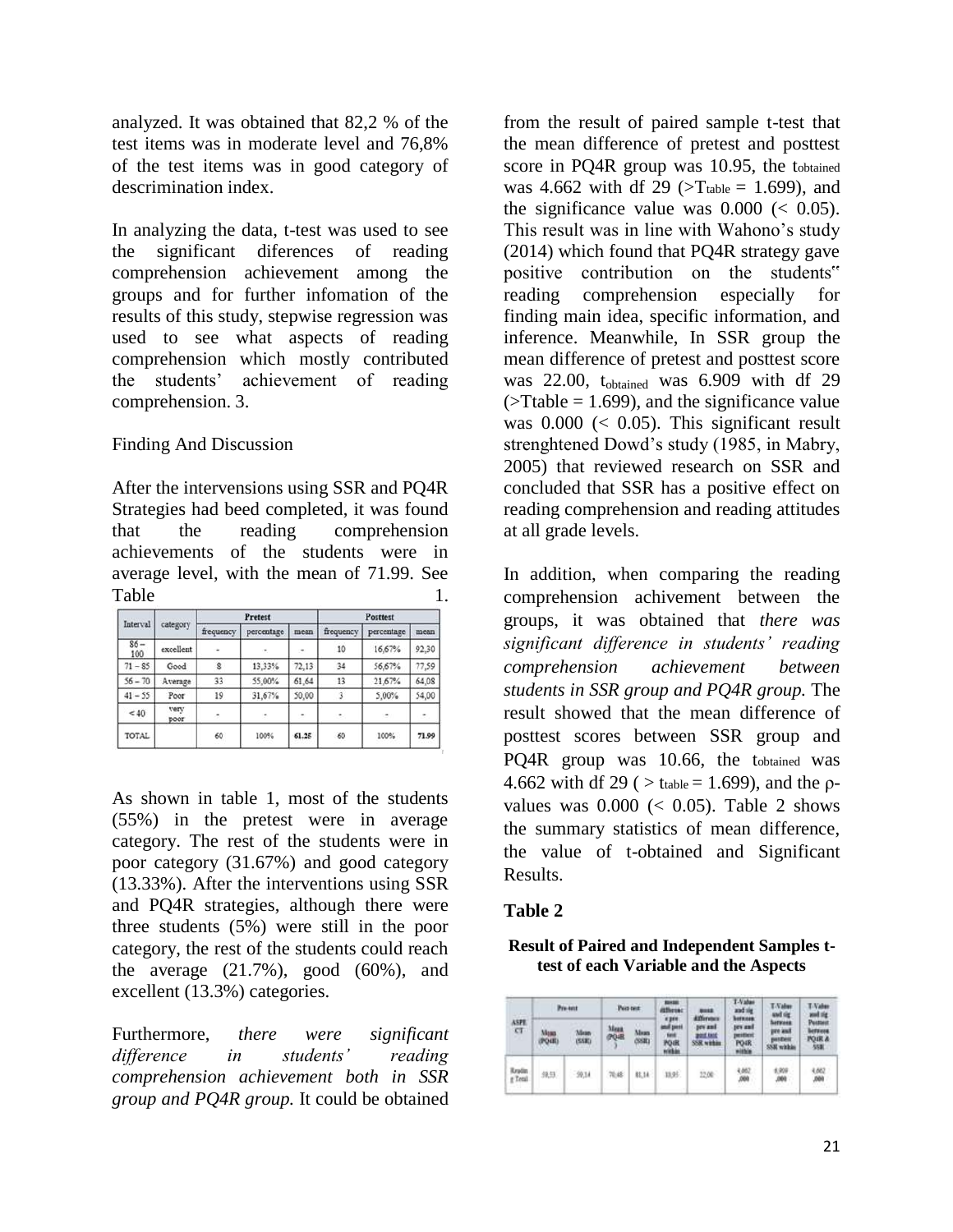In addition, for further information of this research result, a stepwise regeression analysis was used to find out the contribution of reading aspects toward students' reading comprehension achievement. The result indicated that the students' reading comprehension achievement was most contributed by the aspects of vocabulary (55.1%) and then followed by the main idea (20.1%), inference (9.9%), cause effect (5.9%), sequence (5.6%), and the least contributed by detail (3.4%). Meanwhile, in PQ4R group, the aspect of inference (57.2%) made the highest contribution toward students' improvement of reading comprehension achievement. The other contributions were from cause effect (16.3%), main idea (12.9%), vocabulary (6.3%), sequence (4.4%), and the least is detail (2.9%).

Concerning the significant improvement on reading comprehension of the SSR group who have achieved most in the good level at the end of the study, some affecting factors need to be explained. Reading activities through SSR strategy allowed the students to choose their own reading material which enabled them to change the materials if they did not interested in. Besides, SSR was an in-classroom reading activity in which students and teachers are regularly provided with a fixed period of time for the silent reading of self-selected materials for the purpose of practice, pleasure, or information. Kaur, Chuah, and David (2012) mentioned that "individuals who read regularly exhibit a wide range of vocabulary, heightened writing abilities, improved spelling, and enhanced knowledge of grammar and punctuation rules. All these indicate overall stronger literacy skills". The development of vocabulary that the students got from reading regulary can influence their comprehension. Stanovich (2008) also

identified that higher level reading skill advancement correlaeted with reading quantity.

# **Conclusions**

Referring to the results of the study, it was concluded that both PQ4R strategy and SSR Strategy could significantly improve the students' reading comprehension achievement. In addition, when comparing the significant improvement of reading comprehension achievement of the students who were taught using PQ4R strategy and those who were taught , it was obtained that the students' comprehension achievement was significantly improved using SSR strategy and vocabulary was the aspect that mostly contributed to the students' reading comprehension. This caused probably as impact of the teaching steps through SSR strategy that allow the students to read frequently and choose reading material based on their personal interest. The more the sudents read, the more they developed their vocabulary that automatically influence their text comprehension.

## References

Akabuike, I.G. & Asika, I.E. (2012). Reading habits of undergraduates and their academic performances: Issues and perspectives. An International Multidiciplinary Journal, 6(2), 246- 257)

Creswell, J.W. (2012). Educational research; planning, conducting, and evaluating quantitative and qualitative research (4th ed.). Boston, MA: Pearson Education, Inc.

Deavers, R. (2000) The effect of instruction on early non-word reading strategies. Journal of Research in Reading. No.23, pp 267-286.

Diem, C. D. (2011). 3-LS: A model for teaching young learners. TEFLIN Journal, 22(2), 125- 149.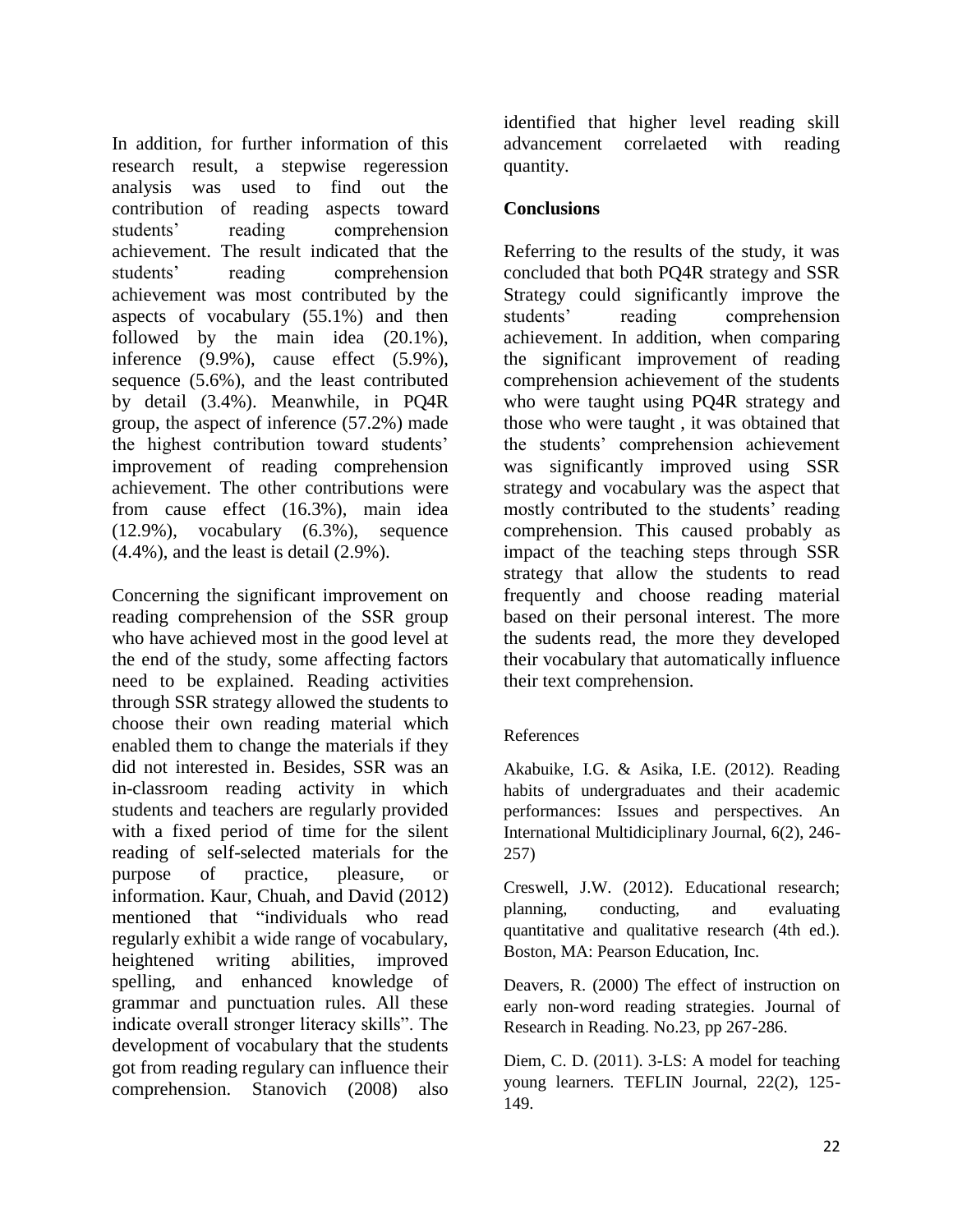Diem, C. D. (2012). How the presence of a technologically supported library influences high school students' reading habits and skills. Global Advanced Research Journal of Library, 1(1), 001-005.

Hamra, A. and Syatriana, E. (2010). Developing a model of teaching reading comprehension for EFL students. TEFLIN Journal, 21(1), 27-40.

Harley, T. A. (2001). The psychology of language from data to theory (2nd ed.) New York, Psychology Press Taylor & Francis Group.

Kaur, M., Chuah, J. & David,A.R. (2012). Sustained silent reading (SSR) as an independent learning tool at an institution oh higher learning. Ubiquitous Learning, 4(1), 77-89.

Kiewra, K.A. (2002). How classroom teachers can help students learn and teach them how to learn, theory into practice, Becoming a self regulated learner. Lawrence Erlbaum Associates Taylor and Francis Group, 41(2), pp.71-80, Retrieved from  $\sim$ 

http://www.jstor.org/stable/1477458.

Logsdon, A. (2007). Improving reading comprehension and retention with research based strategy. Journal of Reading Comprehension. Retrieved from http://Ann Logsdon.About.Com

Mabry, J.S. (2005). Accelerated reading: Silent sustained reading comouflaged in a computer program?. Research Journal of the American Assosiation of School Librarians, 8, 1-15.

McKeown, M. G., & Kucan, L. (Eds.). (2010). Bringing reading research to life: Essays in honor of Isabel Beck. NY: Guilford Press.

Noland, K. (2014). Effects of sustained silent reading on comprehension. Retrieved from http://www.nwmissouri.edu/library/researchpape rs/2014/Noland,%20Kate.pdf

PIRLS. (2011). The PIRLS 2011 international results in reading. Retrieved from http://timssandpirls.bc.edu/pirls2011/internation al-results-pirls.html

PISA. (2012). What students know and can do: student performance in mathematics, reading and science. Retrieved from http://www.oecd.org/pisa/keyfindings/PISA-2012-results-snapshot-Volume-I ENG.pdf

Prado, L., & Plourde, L. (2005). Increasing reading comprehension through the explicit teaching of reading strategies: is there a difference among the genders?. Reading Improvement, 32-43.

Sanacore, J. (2000). Transferring the PQ4R study procedure. The Clearing House,

55( 5), 234-236.

Slavin, R. E. (1997). Educational Psychology: Teory and practice, Fifth Edition. Massachusetts: Allyn and Bacon Publisher

Stanovich, K. (2008). Matthew effects in reading. Some consequences of individual differences in the acquisition of literacy. Journal of Education, 189(1/2), 23−55.

Sulhan, A. (2007). Jurnal Penelitian Peningkatan prestasi Belajar Siswa dengan Mengggunakan Strategi Elaborasi melalu Metode PQ4R. Retrieved from  $\sim$ http://wikispaces.com/file/view/rk3019.pdf

Sullivan, M.P. (2010) Achievement effects of sustained silent reading in middle school. Retrieved from  $\sim$ http://citeseerx.ist.psu.edu/viewdoc/download?d oi=10.1.1.898.8916&rep=rep1&type=pdf

Palani, K.K.(2012). Promoting reading habits and creating literate society. International Refereed Research Journal, 2(1), 90-94. Retrieved from  $\sim$ http://www.researchersworld.com/vol3\_issue2\_1 /Paper\_10.pdf

Zwiers, J. (2004). Building reading comprehension habits in grades 6-12.